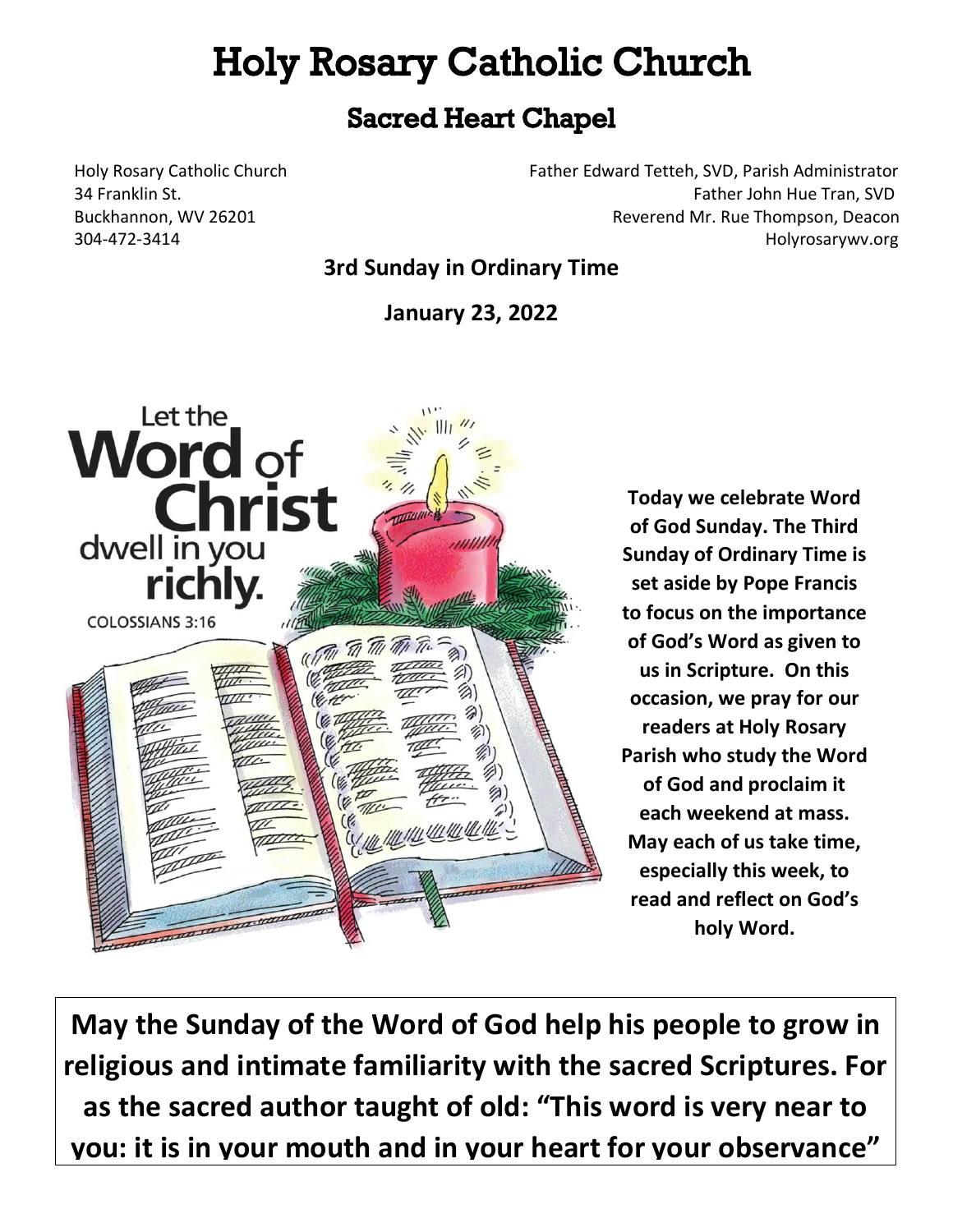**3 rd Sunday in Ordinary Time** uman history reveals many periods where people lost a sense of God's transcendence. It may even be argued that human beings have been wandering and lost more than they have been at home and focused. Human nature being what it is, we struggle with who God really is — the God of our salvation history or the "gods" of human constructs. Relying on our own designs and pursuits, we forget that we really are meant to listen to One upon whom the Spirit of the Lord rests, Jesus Christ, and not to ourselves. That same history that reveals our fickleness and infidelity also reveals God's constancy and faithfulness. God always finds us. H

 As people wander and fumble to find their way, God is there bringing them back to holiness and giving them the assurance of His presence. We have



to allow God's Word, God's life, to touch us and change us. It can make us more flexible and attentive to the sacred in all facets of life so that every day is

one that is holy. Every day is a time when fulfillment is possible for one's soul. Jesus stood before those gathered in the synagogue as the fulfillment of words of promise that were echoed long ago. God doesn't forget. He always comes for us.

 Now it is time to remember to go to God. Sometimes our lives are so confused and tangled that it is difficult to see the Word and hand of God. But when we realize, deep within, the depth of friendship God offers to us it really has the power to turn sadness to joy. The promise is fulfilled. Going frequently to God's Word, allowing ourselves to be enriched and rejuvenated, and pondering the certainly of God's fidelity and promise permanently transforms us. We will be more aware of the sacred and the holy and less invested in things that pull us away. ©LPi

#### **Thank You to the Knitting Ministry**

Many thanks to P.T. Garton, founder of our Knitting Ministry, for donating six beautiful afghans for our homebound friends. These handmade beauties, distributed by Father Ed, will provide warmth and comfort to our special friends. Thanks, P.T.

#### **Knights Of Columbus Council 603 Father Mark T. Gallipeau Scholarship**

The Elkins Council 603 of the Knights of Columbus is pleased to announce the 2022 Father Mark T. Gallipeau High School scholarship. The scholarship was established through the vision of the Elkins Council of the Knights of Columbus. The Elkins Council 603 is offering one (1) scholarship to an active catholic High School senior. Applications are open to all active members of the Holy Rosary, Saint Patrick's of Coalton, or Saint Brendan's parish. One (1) \$2000.00 scholarship will be awarded (divided into 4 \$500.00 payments over four years as long as the student is enrolled in a full time program). The Father Mark T. Gallipeau Memorial Scholarship is intended to recognize a catholic student High School senior who has demonstrated commitment to their school, church, community and exhibited academic achievement. The available scholarship is as follows:

•\$2000.00 for the **Father Mark T. Gallipeau Memorial Scholarship** is open to all active members of the Holy Rosary, Saint Patrick's of Coalton, or Saint Brendan's parish that are seniors in High School, with preference given to the children and grandchildren of members of Council 603 **Exclusively for incoming freshmen who will be enrolled full-time in an accredited four year, two year, or technical program in the United States. Applications can be downloaded at: http://stbrendanwv.weebly.com/ DEADLINE: April 22, 2022**

#### **Our Sympathies**

 Our sympathies are extended to Krista Lewellyn and her family on the death of her mother Patricia Zara, who died on recently. May God grant Patricia eternal rest and may He grant consolation to her beloved husband and the entire family. Please keep Krista and her family in our prayers.

We also pray for the soul of Russ Maloney, who died on Friday. Russ and Lisa were new Holy Rosary Parishioners and lived in the Pickens area. We pray for consolation for Lisa and her loved ones.

 We also extend our prayers and sympathies to our parishioner Brian Ice, whose dear mother died at the end of 2021. May her soul, and all the souls of the faithful departed, rest in peace.

**Easter Baskets for our Community** Dear Community Members,

 I am excited to share that we will be able to provide Easter food baskets again this year - due to a local donor providing funds for meat. We started Easter boxes last year and will provide them each year if funding permits. Please share with your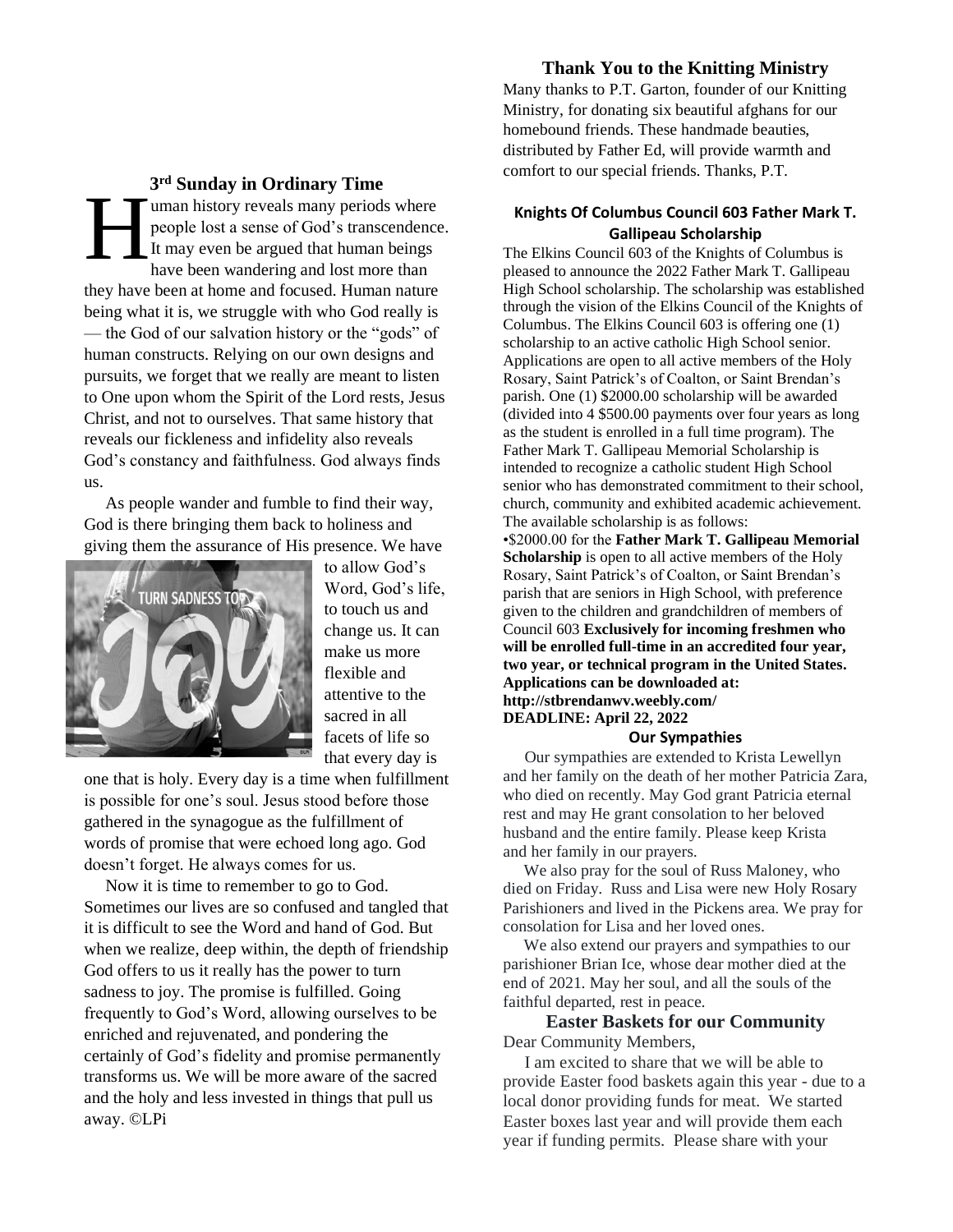church family, and other groups you are part of, the following needs list:

- instant mashed potatoes or boxed scalloped
- canned veggies (any kind is fine)
- boxed brownie mix

We would also like to include: plastic Easter eggs and small size candy/chocolate, such as Hershey kisses. Those items are needed by March 10th. For anyone wishing to make a monetary donation, we will use those funds to cover the cost of one dozen eggs per family.

 We anticipate a large number of Upshur families requesting an Easter box again - last year we served 436 families for Easter, and this past Christmas saw a 15% increase in requests - so we will be prepared for 500+. At this time, I anticipate distribution will begin Saturday, April 9 and conclude on Thursday,

TOGETHER IN HOL<br>CONFERENCE SERIES

The St. John Paul II Foundation and the Diocese of Wheeling-Charleston invite all married and engaged couples to the first

*Together in Holiness* **marriage conference**

**on Saturday, February 12, 2022 from 8:30 am – 3:30 pm**

**at the Saint John XXIII Pastoral Center in Charleston, WV.**

Dynamic Presentations | Mass | Childcare

Eucharistic Adoration | Reconciliation

Featuring: Damon Owens, Founder of *Joyful Ever After*

April 14. Please let me know of any questions. Thank you so much for all you do to support our mission and ministry! Kristi, Executive Director Upshur Cooperative Parish House & Crosslines

### **Envelopes for Next Year**

Our 2022 envelopes have arrived and are available in Marist Hall. This year, we only ordered boxes of envelopes for those families who used them on a consistent basis. Many of you are sending your donations electronically from your bank, or just dropping a check in the collection basket. We appreciate you! Unfortunately, we had to throw away about 25 boxes of envelopes last year. If you don't see your envelope box in the hall, please pick up a box of "unnumbered" envelopes to use. If you would like a box of envelopes with your specific number, please let us know. Thanks!

#### **Happy Birthday, Father Ed!**

We wish you a very Happy Birthday, Father Ed, and ask God's blessings on you throughout this new year! We are grateful for all you do for Holy Rosary!



#### **Birthdays and Anniversaries**

| Now accepting January Celebrations! |            |  |  |
|-------------------------------------|------------|--|--|
| <b>Kathy Angus</b>                  | January 6  |  |  |
| Mary Kathleen Blake                 | January 7  |  |  |
| Virginia Cerullo                    | January 22 |  |  |
| Colleen Hoover                      | January 22 |  |  |
| <b>Father Ed Tetteh</b>             | January 24 |  |  |
| Joe Broslawsky                      | January 29 |  |  |
| Virginia Carmona                    | January 31 |  |  |
|                                     |            |  |  |

#### **Our Bulletin Prayer List**

January is the time that we generally renew our bulletin prayer list. Our friends and family in need of prayer have been added throughout the year and we try to refresh this list for the year to come. Please, we will be happy to add anyone who is in need of prayer at this time. You may drop your prayer requests in the collection basket or give them to Father Ed or Father John. We will continue to pray for all those in need. The new list begins this weekend.

#### **Please remember in your prayers:**  Rue Thompson,

#### **Please pray for men and women in the military.**

Please pray for our Homebound: Mary Stump,

Anna Stalnaker, Ron Frye, Rocena Asbury,

John Sneberger, Lorraine McLean, James McCartney, Nancy Beverlin, Shirley Linger, William McLean, Anna Powell, Barbara Elmore, Helena Bessinger, Virginia Cerullo, Alan and Jimmie Jo Simmon, Barbara Hillberry, Donnie Cox.

#### **Stewardship**

**Last Week's Collection:**

**Envelopes: \$2,737.00 Loose: \$106.00 Attendance: 1/15: 35 1/16: 68**

#### **Second Collection This Weekend**

The Diocese has combined three collections to form the "Church in the Developing World" Collection for January. This collection combines these three previous separate collections: Church in Latin America, Church in Central and Eastern Europe and the Church in Africa.

#### **Catholic Calendars Available**

Our Catholic calendars for 2022 are available at the doors of the church! We are very grateful to Nick and April Cutright of Heavener and Cutright Funeral Home in Buckhannon for sponsoring our calendars for the year.

#### **Request for Prayers**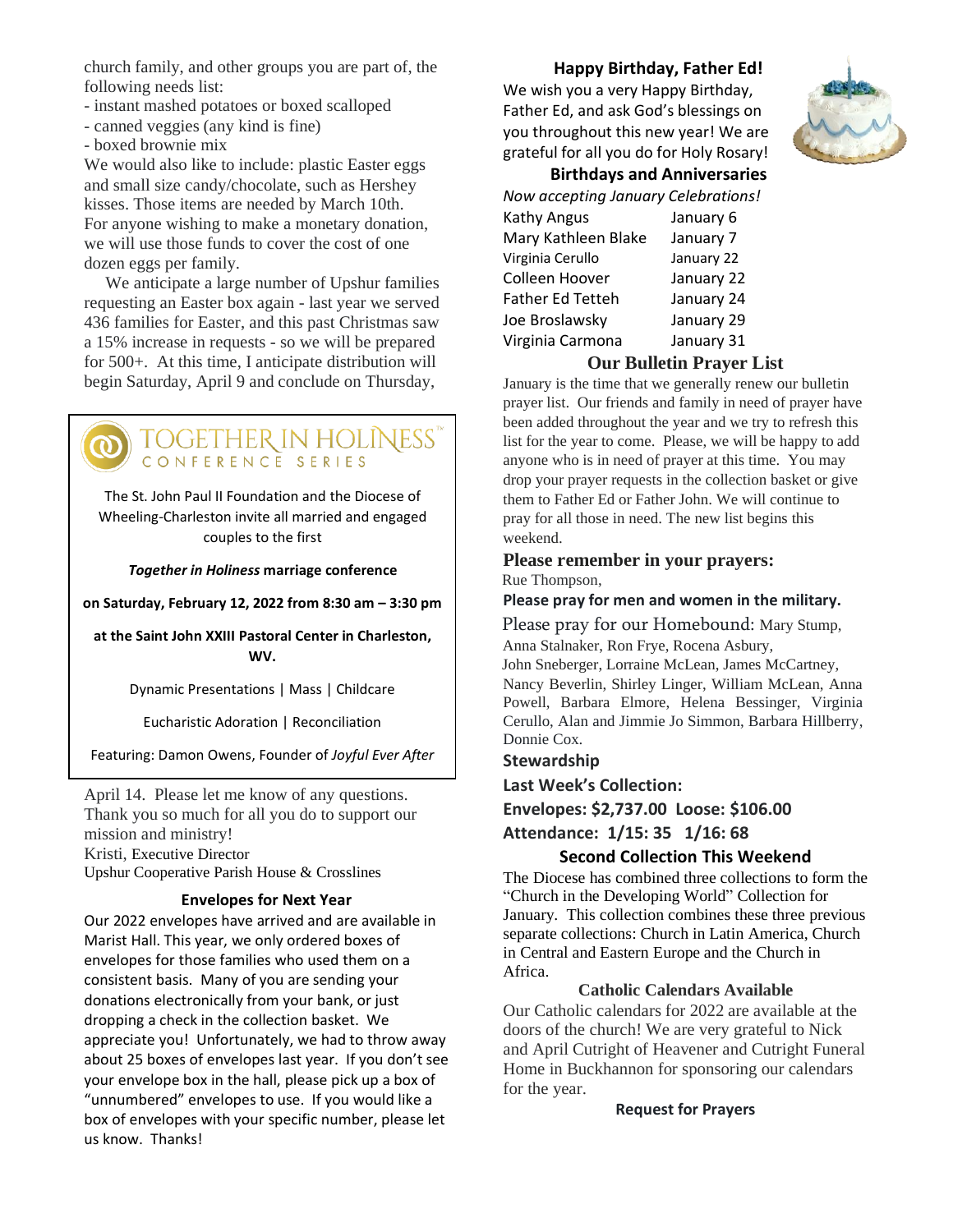#### **Eucharistic Liturgies**

**Saturday, Jan. 22** – 7 p.m. +Georgetta Sears (Holy Rosary)

**Sunday, Jan. 23** – 9 a.m. Parishioners (Holy Rosary) 8 p.m. - WVWC – We pray for WVWC students **Monday, Jan. 24 –** no mass

**Tuesday, Jan. 25 –** 7:30 a.m. +Charity Manspeaker (Holy Rosary)

**Wednesday, Jan. 26** – 6 p.m. Holy Hour (For those who are ill and for those who care for them) 7 p.m. +Emil Zazworsky

(Holy Rosary)

**Thursday, Jan. 27 –** 7:30 +(Holy Rosary) +Mark Lafferre **Friday, Jan. 28 –** 7 :30 a.m. +Amelia Derico and The Pallottines (Holy Rosary)

**Saturday, Jan. 29** – 7 p.m. Parishioners (Holy Rosary) **Sunday, Jan. 30 –** 9 a.m. – +Bill Stankus (Holy Rosary) 8 p.m. – for students and teachers (WVWC)

Bishop Brennan would like to encourage everyone to continue to pray for the health and well-being of Governor Jim Justice and all those suffering from COVID-19 as we continue to see an alarming rise in

cases in our state. Please add these to your daily prayers and Mass intentions.

|         | Sat.          | Sun.<br>Jan. 22 Jan. 23 Jan. 29 | Sat.                                            | Sun.<br><b>Jan. 30</b> |
|---------|---------------|---------------------------------|-------------------------------------------------|------------------------|
| Lectors | Laurie<br>А.  | Pat M.                          | Rachel<br>W.                                    | Andrea E.              |
|         | $\sim$ $\sim$ | $\sim$ $\sim$ $\sim$            | $\mathbf{r}$ and $\mathbf{r}$<br>$\overline{1}$ | $F = -1$               |
|         |               |                                 | <b>January 23, 2022</b>                         |                        |

## THE BIBLE COLLECTION -**WATCH PAUL THE APOSTLE**

The story of Paul's life acts as an incredible witness to God's mercy and love as he went from persecuting the Church to proclaiming it to all the nations! This film brilliantly captures portrays this great missionary saint!



To set up your free account visit formed.org/signup and select our parish.